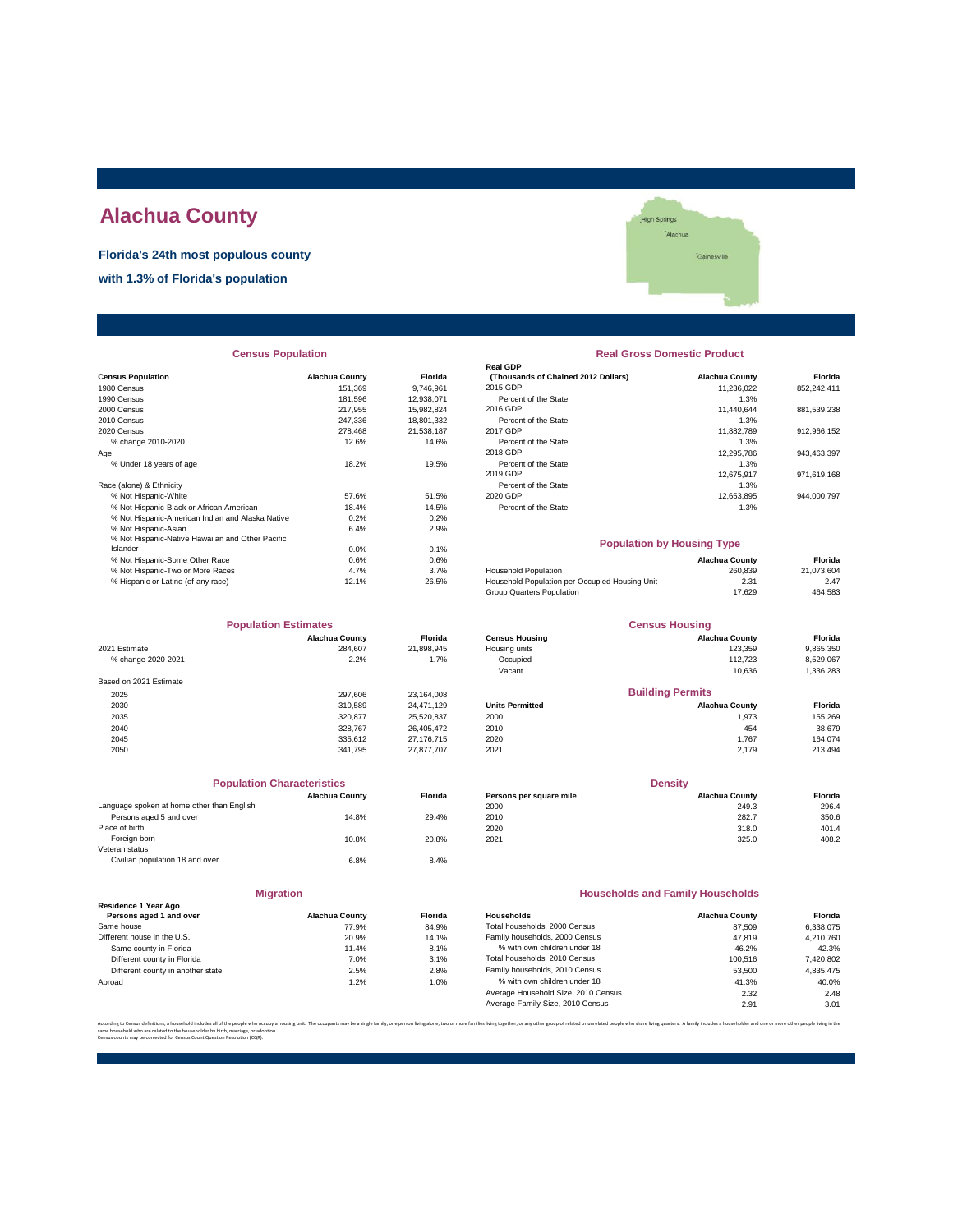# **Alachua County**

 $\sim 10$ 

|                                                                             |                            |                                | <b>Employment and Labor Force</b>                  |                       |                      |
|-----------------------------------------------------------------------------|----------------------------|--------------------------------|----------------------------------------------------|-----------------------|----------------------|
| <b>Establishments</b>                                                       |                            |                                | <b>Establishments</b>                              |                       |                      |
| 2020                                                                        | <b>Alachua County</b>      | <b>Florida</b>                 | % of All Industries, 2020                          | <b>Alachua County</b> | Florida              |
| All industries                                                              | 7,610                      | 763,854                        | All industries                                     | 7,610                 | 763,854              |
| Natural Resource & Mining                                                   | 95                         | 5,514                          | Natural Resource & Mining                          | 1.2%                  | 0.7%                 |
| Construction<br>Manufacturing                                               | 661<br>209                 | 77,720<br>21,822               | Construction<br>Manufacturing                      | 8.7%<br>2.7%          | 10.2%<br>2.9%        |
| Trade, Transportation and Utilities                                         | 1,312                      | 145,853                        | Trade, Transportation and Utilities                | 17.2%                 | 19.1%                |
| Information                                                                 | 121                        | 13,437                         | Information                                        | 1.6%                  | 1.8%                 |
| <b>Financial Activities</b>                                                 | 701                        | 83,911                         | <b>Financial Activities</b>                        | 9.2%                  | 11.0%                |
| Professional & Business Services                                            | 1,822                      | 187,348                        | Professional & Business Services                   | 23.9%                 | 24.5%                |
| Education & Health Services                                                 | 1,121                      | 87,764                         | Education & Health Services                        | 14.7%                 | 11.5%                |
| Leisure and Hospitality                                                     | 754                        | 61,008                         | Leisure and Hospitality                            | 9.9%                  | 8.0%                 |
| Other Services<br>Government                                                | 615<br>134                 | 56,385<br>5,895                | Other Services<br>Government                       | 8.1%<br>1.8%          | 7.4%<br>0.8%         |
|                                                                             |                            |                                |                                                    |                       |                      |
| <b>Average Annual Employment</b>                                            |                            |                                | <b>Average Annual Wage</b>                         |                       |                      |
| % of All Industries, 2020                                                   | <b>Alachua County</b>      | Florida                        | 2020                                               | <b>Alachua County</b> | Florida              |
| All industries                                                              | 128,988                    | 8,453,489                      | All industries                                     | \$53,346              | \$55,840             |
| Natural Resource & Mining                                                   | 4.4%                       | 0.8%                           | Natural Resource & Mining                          | \$49,248              | \$37,710             |
| Construction                                                                | 3.1%                       | 6.7%                           | Construction                                       | \$61,003              | \$55,840             |
| Manufacturing                                                               | 15.0%                      | 4.5%                           | Manufacturing                                      | \$41,195              | \$66,738             |
| Trade, Transportation and Utilities<br>Information                          | 1.1%                       | 20.6%                          | Trade, Transportation and Utilities<br>Information | \$70,091              | \$49,342             |
| <b>Financial Activities</b>                                                 | 4.7%<br>10.7%              | 1.5%<br>6.9%                   | <b>Financial Activities</b>                        | \$60,955<br>\$53,981  | \$93,360<br>\$84,295 |
| Professional & Business Services                                            | 20.1%                      | 16.1%                          | Professional & Business Services                   | \$55,085              | \$68,218             |
| Education & Health Services                                                 | 9.9%                       | 15.3%                          | Education & Health Services                        | \$21,737              | \$55,099             |
| Leisure and Hospitality                                                     | 2.2%                       | 11.9%                          | Leisure and Hospitality                            | \$36,538              | \$27,694             |
| <b>Other Services</b>                                                       | 0.0%                       | 3.0%                           | <b>Other Services</b>                              | \$37,595              | \$41,131             |
| Government                                                                  | 28.0%                      | 12.5%                          | Government                                         | \$69,227              | \$58,821             |
| Industries may not add to the total due to confidentiality and unclassified |                            |                                |                                                    |                       |                      |
| Labor Force as Percent of Population                                        |                            |                                |                                                    |                       |                      |
| Aged 18 and Older                                                           | <b>Alachua County</b>      | <b>Florida</b>                 | <b>Unemployment Rate</b>                           | <b>Alachua County</b> | Florida              |
| 2000                                                                        | 67.4%                      | 61.8%                          | 2000                                               | 3.0%                  | 3.8%                 |
| 2010                                                                        | 62.7%                      | 64.2%                          | 2010                                               | 7.8%                  | 10.8%                |
| 2020<br>2021                                                                | 60.2%<br>61.3%             | 58.6%<br>59.0%                 | 2020<br>2021                                       | 5.8%<br>3.7%          | 8.2%<br>4.6%         |
|                                                                             |                            |                                |                                                    |                       |                      |
|                                                                             |                            |                                | <b>Income and Financial Health</b>                 |                       |                      |
| Personal Income (\$000s)                                                    | <b>Alachua County</b>      | Florida                        | Per Capita Personal Income                         | <b>Alachua County</b> | Florida              |
| 2000<br>2010                                                                | \$5,481,992<br>\$8,827,457 | \$472,851,789<br>\$732,457,478 | 2000<br>2010                                       | \$25,076<br>\$35,649  | \$29,466<br>\$38,865 |
| 2011                                                                        | \$9,176,637                | \$771,409,454                  | 2011                                               | \$36,724              | \$40,482             |
| % change 2010-11                                                            | 4.0%                       | 5.3%                           | % change 2010-11                                   | 3.0%                  | 4.2%                 |
| 2012                                                                        | \$9,205,974                | \$800,551,723                  | 2012                                               | \$36,590              | \$41,475             |
| % change 2011-12                                                            | 0.3%                       | 3.8%                           | % change 2011-12                                   | $-0.4%$               | 2.5%                 |
| 2013                                                                        | \$9,288,631                | \$802,975,701                  | 2013                                               | \$36,774              | \$41,069             |
| % change 2012-13                                                            | 0.9%                       | 0.3%                           | % change 2012-13                                   | 0.5%                  | $-1.0%$              |
| 2014                                                                        | \$9,823,134                | \$861,412,339                  | 2014                                               | \$38,431              | \$43,388             |
| % change 2013-14                                                            | 5.8%                       | 7.3%                           | % change 2013-14                                   | 4.5%                  | 5.6%                 |
| 2015                                                                        | \$10,262,631               | \$919,834,894                  | 2015                                               | \$39,591              | \$45,493             |
| % change 2014-15                                                            | 4.5%                       | 6.8%                           | % change 2014-15                                   | 3.0%                  | 4.9%                 |
| 2016<br>% change 2015-16                                                    | \$10,670,101               | \$954,069,719                  | 2016<br>% change 2015-16                           | \$40,398              | \$46,253             |
| 2017                                                                        | 4.0%<br>\$11,351,149       | 3.7%<br>\$1,023,131,116        | 2017                                               | 2.0%<br>\$42,593      | 1.7%<br>\$48,774     |
| % change 2016-17                                                            | 6.4%                       | 7.2%                           | % change 2016-17                                   | 5.4%                  | 5.5%                 |
| 2018                                                                        | \$12,034,052               | \$1,087,188,628                | 2018                                               | \$44,705              | \$51,150             |
| % change 2017-18                                                            | 6.0%                       | 6.3%                           | % change 2017-18                                   | 5.0%                  | 4.9%                 |
| 2019                                                                        | \$12,567,887               | \$1,139,799,293                | 2019                                               | \$46,636              | \$53,034             |
| % change 2018-19                                                            | 4.4%                       | 4.8%                           | % change 2018-19                                   | 4.3%                  | 3.7%                 |
| 2020                                                                        | \$13,440,408               | \$1,209,995,921                | 2020                                               | \$49,556              | \$55,675             |
| % change 2019-20                                                            | 6.9%                       | 6.2%                           | % change 2019-20                                   | 6.3%                  | 5.0%                 |
| Earnings by Place of Work (\$000s)                                          |                            |                                | <b>Median Income</b>                               |                       |                      |
| 2000                                                                        | \$4,473,884                | \$308,751,767                  | Median Household Income                            | \$50,089              | \$57,703             |
| 2010                                                                        | \$6,888,782                | \$438,983,914                  | Median Family Income                               | \$74,106              | \$69,670             |
| 2011                                                                        | \$6,900,923                | \$450,498,606                  |                                                    |                       |                      |
| % change 2010-11                                                            | 0.2%                       | 2.6%                           | Percent in Poverty, 2020                           | 17.2%                 | 12.4%                |
| 2012<br>% change 2011-12                                                    | \$7,087,074<br>2.7%        | \$468,410,475<br>4.0%          | All ages in poverty<br>Under age 18 in poverty     | 15.1%                 | 17.2%                |
| 2013                                                                        | \$7,282,134                | \$482,898,301                  | Related children age 5-17 in families in poverty   | 14.2%                 | 16.5%                |
| % change 2012-13                                                            | 2.8%                       | 3.1%                           |                                                    |                       |                      |
| 2014                                                                        | \$7,579,506                | \$512,375,290                  | <b>Personal Bankruptcy Filing Rate</b>             |                       |                      |
| % change 2013-14                                                            | 4.1%                       | 6.1%                           | (per 1,000 population)                             | <b>Alachua County</b> | Florida              |
| 2015                                                                        | \$7,914,637                | \$544,408,719                  | 12-Month Period Ending December 31, 2020           | 0.62                  | 1.66                 |
| % change 2014-15                                                            | 4.4%                       | 6.3%                           | 12-Month Period Ending December 31, 2021           | 0.65                  | 1.38                 |
| 2016                                                                        | \$8,214,291                | \$569,769,284                  | State Rank                                         | 51                    | <b>NA</b>            |
| % change 2015-16                                                            | 3.8%                       | 4.7%                           | NonBusiness Chapter 7 & Chapter 13                 |                       |                      |
| 2017                                                                        | \$8,679,909                | \$603,668,170                  | Workers Aged 16 and Over                           | <b>Alachua County</b> |                      |
| % change 2016-17<br>2018                                                    | 5.7%<br>\$9,234,745        | 5.9%<br>\$639,620,451          | Place of Work in Florida                           |                       | Florida              |
| % change 2017-18                                                            | 6.4%                       | 6.0%                           | Worked outside county of residence                 | 6.3%                  | 18.1%                |
| 2019                                                                        | \$9,620,540                | \$671,553,148                  | Travel Time to Work                                |                       |                      |
| % change 2018-19                                                            | 4.2%                       | 5.0%                           | Mean travel time to work (minutes)                 | 22.1                  | 27.9                 |
| 2020                                                                        | \$10,012,462               | \$688,764,753                  |                                                    |                       |                      |
| % change 2019-20                                                            | 4.1%                       | 2.6%                           |                                                    |                       |                      |